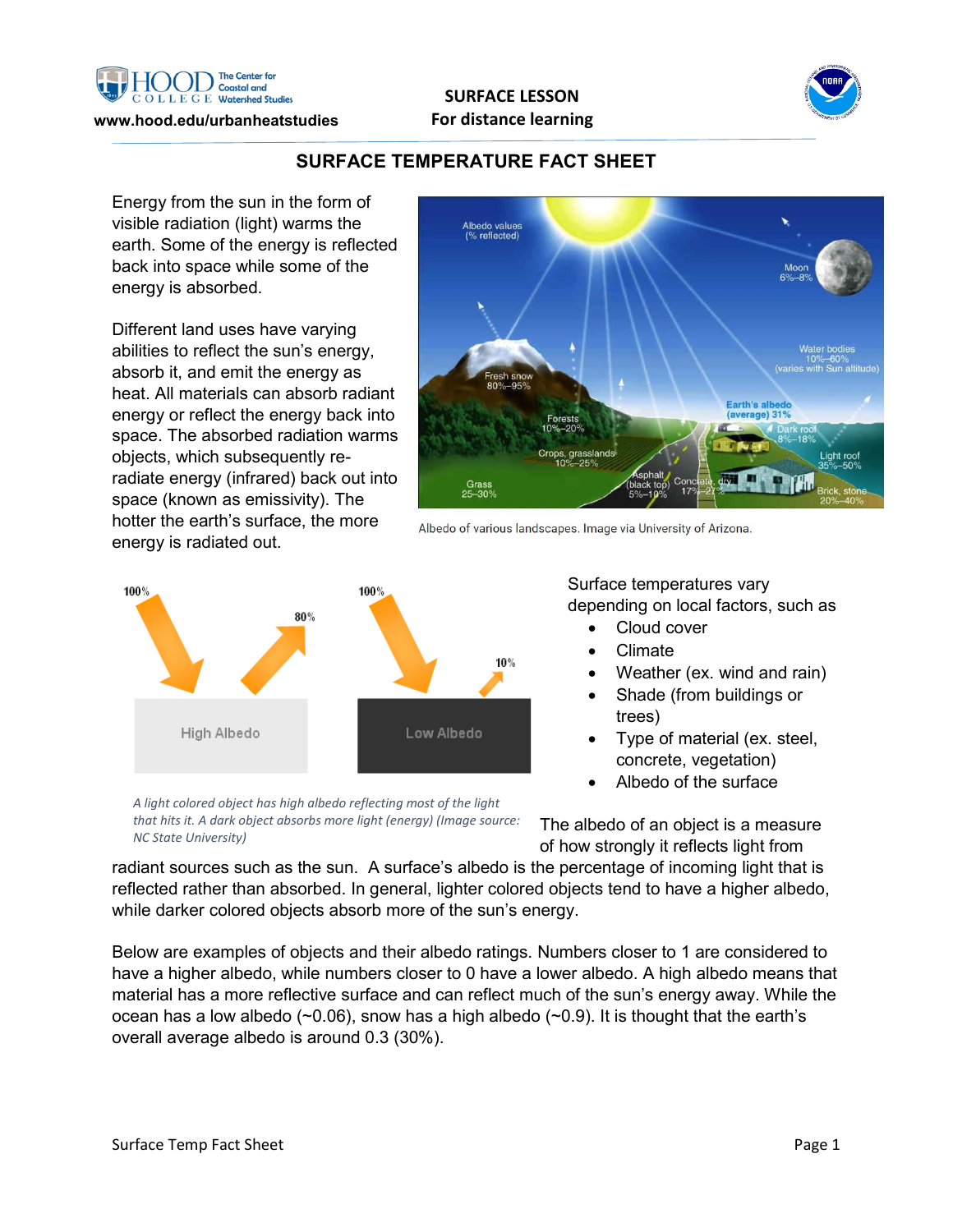

## **SURFACE LESSON For distance learning**



| <b>Surface</b>         | <b>Typical</b><br><b>Albedo</b> | <b>Highly Reflective</b> |                        | Red/Brown Tile<br><b>Tar &amp; Gravel</b>            |
|------------------------|---------------------------------|--------------------------|------------------------|------------------------------------------------------|
| <b>Conifer Forest</b>  | $0.09 - 0.15$                   | Roof 0.60 - 0.70         | Colored                | $0.08 - 0.18$<br><b>White Paint</b><br>$0.50 - 0.90$ |
| (summer)               |                                 | Corrugated               | Paint<br>$0.15 - 0.35$ |                                                      |
| <b>Deciduous Trees</b> | $0.15 - 0.18$                   | Roof 0.10 - 0.16         |                        |                                                      |
| <b>Fresh Asphalt</b>   | 0.04                            |                          |                        |                                                      |
| <b>Black Brick</b>     | 0.08                            |                          |                        | H<br>UU                                              |
| <b>Worn Asphalt</b>    | 0.12                            | $0.15 - 0.18$            |                        |                                                      |
| <b>Bare Soil</b>       | 0.17                            |                          |                        |                                                      |
| Green grass            | 0.25                            |                          |                        |                                                      |
| Red brick              | 0.36                            |                          |                        | Concrete`<br>$0.10 - 0.35$                           |
| <b>Desert Sand</b>     | 0.40                            | Grass                    |                        | <b>Asphalt</b>                                       |
| Ocean Ice              | $0.5 - 0.7$                     | $0.25 - 0.30$            |                        | $0.05 - 0.20$                                        |
| <b>New Concrete</b>    | 0.55                            |                          |                        |                                                      |
| White brick            | 0.72                            |                          |                        |                                                      |
| <b>Fresh Snow</b>      | $0.80 - 0.90$                   |                          |                        | Source: Huang and Taha, 1990                         |

If a location (or the entire earth) receives more energy from the sun than it sends back to space, that location gets warmer. If a location reflects more of the sun's energy than it absorbs, the locale gets colder. Changing the surface albedo changes the energy transfer (i.e., temperature). An example of this albedo effect is the snow-temperature feedback. If a snow-covered parking lot warms and the snow melts, the albedo decreases, more sunlight is absorbed, and the temperature of the asphalt tends to increase.

This is how heat islands form in and around urban centers. More energy is absorbed in areas with higher impervious surfaces having low albedo. Combined with tall buildings (reducing wind) and less vegetation (less transpiration and shade), the urban area becomes warmer than rural locations.



*Temperature differences of Surface and Atmospheric Urban Heat Islands compared to rural locations. Image Credit: USEPA 2008*

Surface Temp Fact Sheet **Page 2** and the Surface Temp Fact Sheet Page 2